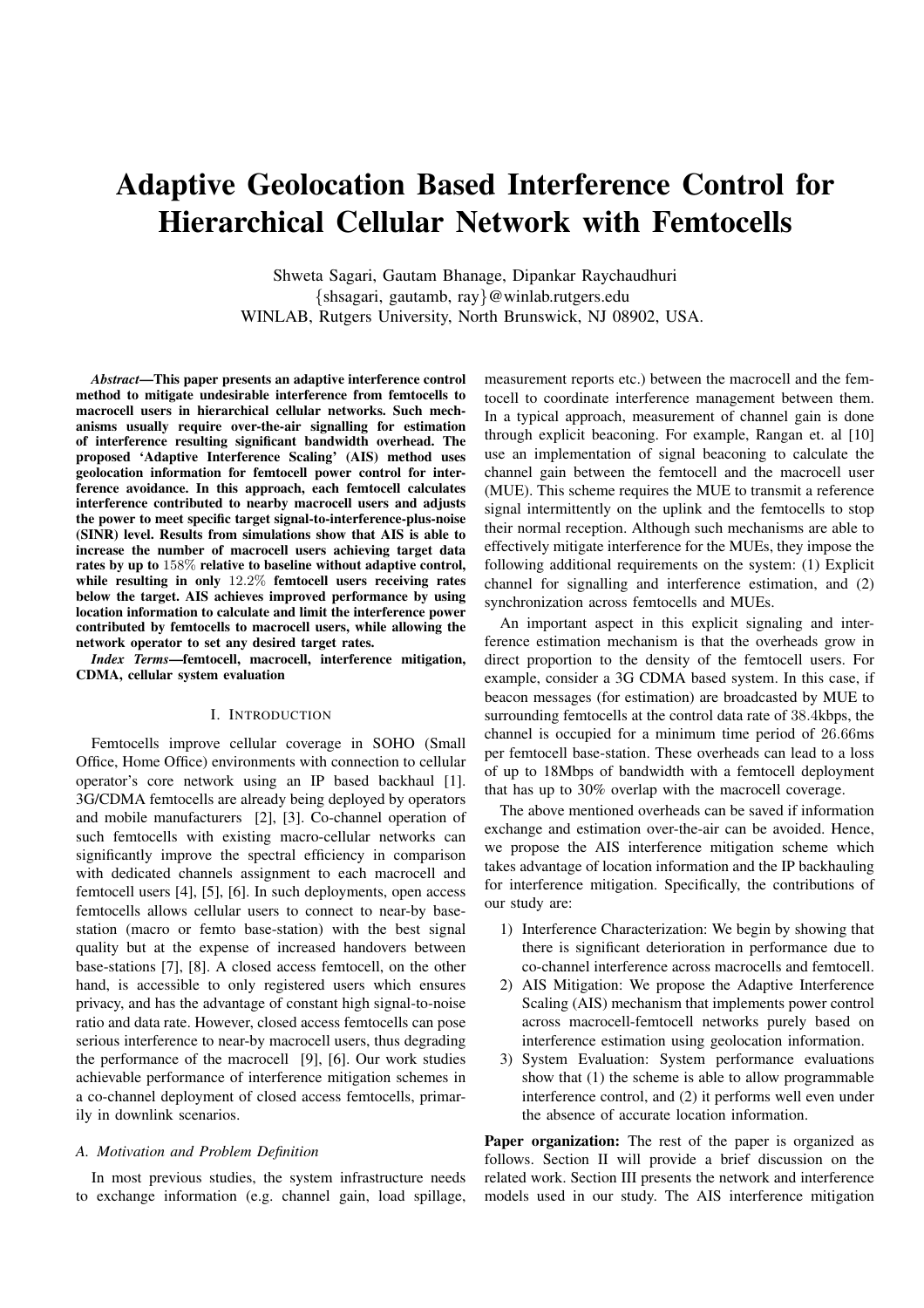TABLE I NOTATIONS AND DEFINITIONS USED THROUGHOUT THE PAPER

| Signal-to-interference plus noise ratio (SINR) |                                    |
|------------------------------------------------|------------------------------------|
| Macrocell base-station                         | <b>MBS</b>                         |
| Femtocell base-station                         | <b>FBS</b>                         |
| Macrocell user                                 | <b>MUE</b>                         |
| Femtocell user                                 | <b>FUE</b>                         |
| Femto density                                  | η                                  |
| Wall loss                                      | $L_w$                              |
| Transmission power of $MBS(m)$ or $FBS(f)$ x   | $\Phi^x$                           |
| Channel gain between base-station x and user y | $h_{xy}$                           |
| Interference from base-station x to user y     | $I_{x,y}$                          |
| Outage probability                             | $\frac{\partial}{\partial \theta}$ |

algorithm is discussed in Section IV. System evaluations are presented in Section V. Finally, Section VI discusses the conclusions and future directions.

# II. RELATED WORK

Interference management/coordination in coexistent scenarios of macrocell and femtocell is well studied problem and several approaches have been proposed. References [7] and [8] consider the femtocell power configuration based on received power from the macrocell base-station. This solution works well in case of open-access, low density femtocells with large wall separation. References [11] and [10] offer power control solutions based on the utility maximization in cellular system based on non-cooperative game theory and load-spillage algorithm respectively. Reference [11] also proposes concept of reducing power of femtocells which are in near-by region of the MBS in uplink. Reference [12] encounters interference mitigation with usage of frequency division duplexing (FDD) in WCDMA with carrier separation. We consider though whole CDMA spectrum to increase spectrum utilization [4]. Reference [13] provides interference analysis for OFDMA system by utilizing resource blocks of MUEs which are away the femtocell through spectrum sensing and MUE scheduling information. Reference [5] also studies interference avoidance in OFDMA through scheduling of sub-carriers by spectrum sensing and measurement reports given by femtocell users. As opposed to explicit interference measurements used in all the previous work, our approach exploits geolocation information available at macrocell users and base-stations for interference estimation and mitigation.

#### III. SYSTEM SETUP

#### *A. Network Setup*

Table (I) summarizes the notations which will be used in the rest of this paper. Our setup consists of a 3G/CDMA 1xEV-DO network analyzed for downlink, considering variable data rate availability at both macrocell and femtocell [14].We assume a hexagonal macrocell structure of 19 adjacent cells, while evaluating the central cell  $C_0$  with a macro base-station  $B_0$ . Macrocell users (MUE) and femtocells are uniformly randomly distributed in  $C_0$  with number M and F respectively. Each MUE<sub>i</sub>  $\forall i \in \{1, 2, ..., M\}$ , is associated with  $B_0$ . Let's assume that only one femtocell user  $FUE<sub>j</sub>$  is associated



Fig. 1. Downlink interference scenarios in coexistent operation of macrocell and femtocell users.

TABLE II CHANNEL MODELS SUGGESTED BY 3GPP [15]

| Path Loss                         |                            |
|-----------------------------------|----------------------------|
| MBS to MUE                        | $15.3 + 37.6log(R)$        |
| FBS to FUE                        | $38.46 + 20log(R) + 0.7R$  |
| (both belong to same femto)       |                            |
| FBS to FUE                        | $15.3 + 37.6log(R) + L_w$  |
| (both belong to different femtos) |                            |
| FBS to MUE                        | $15.3 + 37.6log(R) + L_w$  |
| <b>Log-Normal Shadowing</b>       |                            |
| Outdoor                           | $Std. dev = 8.9dB$         |
| Indoor                            | $\overline{Std.dev} = 4dB$ |

with each FBS<sub>i</sub>,  $j \in \{1, 2, ..., F\}$ . Let  $\eta$  be the density of femtocells corresponding to the percentage of area overlapped between the macrocell and femtocell. Wall loss corresponding to each femtocell is chosen with equiprobability from a given set of values [8], [7]. No relative motion is considered between any base-station and user. Channel is modeled considering path-loss and log-normal shadowing as given in Table (II).

#### *B. Interference Model*

We use notations  $i \in \{1, 2, ..., M\}$  and  $j \in \{1, 2, ..., F\}$ for MUE and FUE respectively. We also use notations  $p \in$  $\{0, 1, 2, \ldots, 18\}$  and  $q \in \{1, 2, \ldots, F\}$  for MBS and FBS respectively where  $p = 0$  represents  $B_0$ . Assume  $\Phi_p^m$  and  $\Phi_q^f$  as the transmitter power of MBS and FBS respectively. We define the downlink interference scenarios described in Figure 1 as:

**Interference to MUE**<sub>i</sub>: The *co-layer interference* from adjacent MBSs is given as:  $I_{m,m} = \sum_{p \neq 0} \Phi_p^m h_{pi}$ . The *cross-layer interference* from near-by FBSs which act as dominant sources of interference to each MUE is given as:  $I_{f,m} = \sum_q \Phi_q^f h_{qi}$ . **Interference to FUE**<sub>j</sub>: The *co-layer interference* from adjacent FBSs which acts as a dominant source of interference to FUEs is given as:  $I_{f,f} = \sum_{q \neq j} \Phi_q^f h_{qj}$ . The *crosslayer interference* from the nearest MBS i.e.  $B_0$  is given as:  $I_{m,f} = \Phi_p^m h_{pj}.$ 

#### IV. ADAPTIVE INTERFERENCE SCALING

We propose the Adaptive Interference Scaling (AIS) based power adjustment scheme to mitigate femtocell interference to near-by MUEs. It is based on estimation and adaptive scaling of dominant interference contributed by each femtocell. This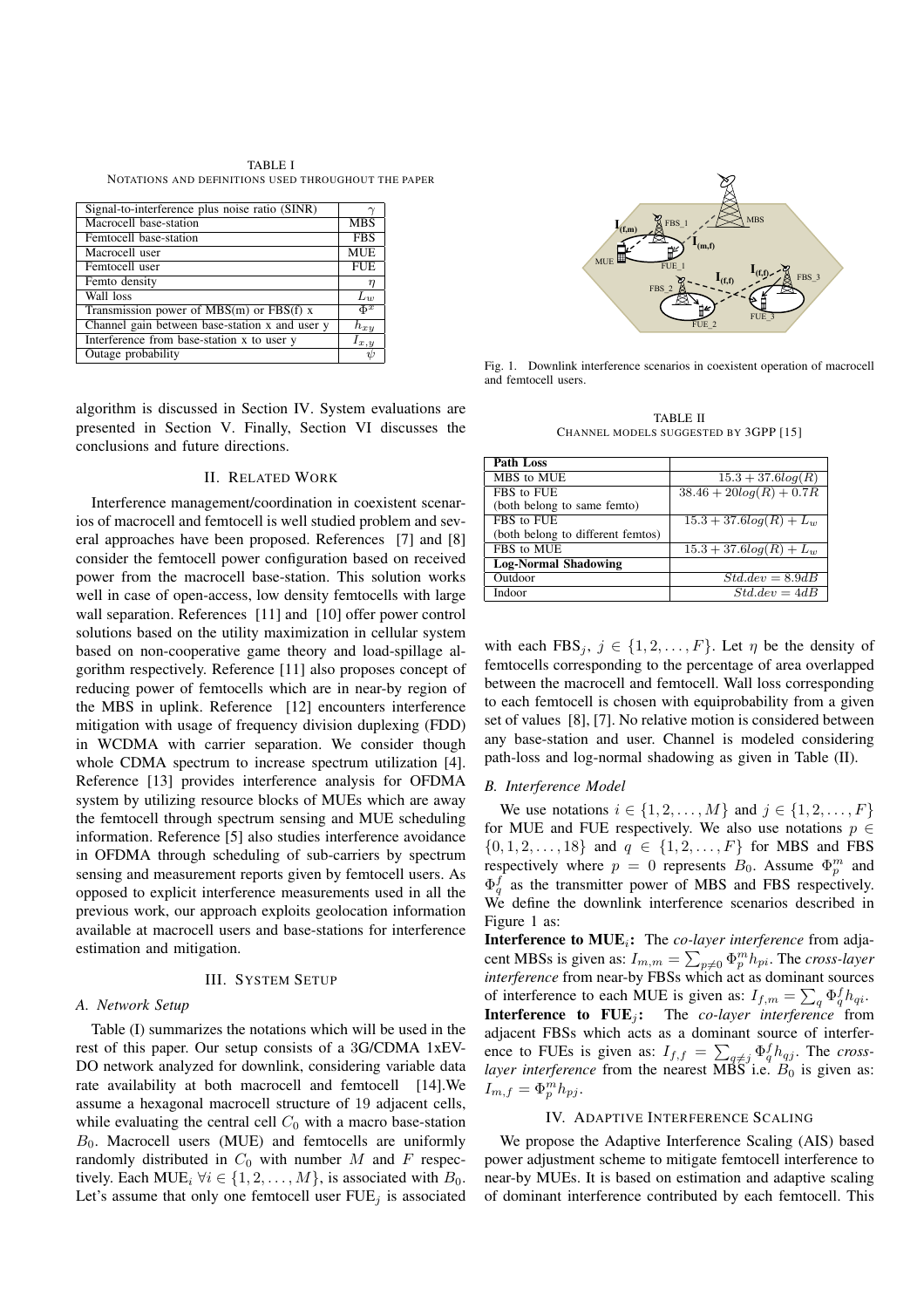scheme avoids interference estimation over-the-air by using approximate geo-location information available in the system $<sup>1</sup>$ .</sup> Accordingly, power adjustment is initiated at MBS  $B_0$  using communication of information/control messages through backhaul. The network operator can control the frequency of use of our scheme depending on network mobility and its policies.

Let us make some assumptions which are applicable to AIS: (1) The interference range of each FBS is defined at some constant value  $D<sub>I</sub>$  meters. (2) Every FBS provides location information using GPS capability<sup>2</sup>. Location information of the MUE can be obtained through triangulation, and the errors in triangulation are low, and (3) Channel conditions will remain same throughout one iteration of algorithm.

The AIS scheme is implemented in two sequential stages that are run iteratively at the MBS:

# *A. Stage 1: Femtocell Power Rate Adaptation*

We apply modified Foschini-Miljanic (FM) algorithm [16] to adjust femtocell power according to SINR corresponding to the required data rate. Consider  $\gamma_j$  and  $\Gamma_j$  to be the received and target SINR of the FUE<sub>j</sub> which is connected to the FBS<sub>j</sub> with transmission power  $\Phi_j^{\tilde{f}}$ , where  $j \in \{1, 2, ..., F\}$ , and  $\gamma_j \neq \Gamma_j$ . Then, according to the FM algorithm, revised power of FBS<sub>j</sub> is given as:  $(\Phi_j^f)_0 = min(\Phi_j^f \cdot \frac{\Gamma_j}{\gamma_i})$  $\frac{\Gamma_j}{\gamma_j}, \Phi^f_{max}$ ). Where,  $\Phi_{max}^f$  is the maximum power constraint for the FBS. As this function adjusts the power of  $FBS_j$  according to the needs of the  $FUE<sub>j</sub>$ , thus, minimizes interference. In addition, we take a heuristic approach in *stage 2* to mitigate interference from FBSs to MUEs.

# *B. Stage 2: Femto-macro Interference Mitigation*

The second stage of the AIS scheme adjusts the transmission power of every FBS  $(\Phi^f)$  which lies in the proximity of a MUE. It chooses the dominant FBS interferers for every MUE and assigns weights/reduction factors in proportion to the interference they are causing. The AIS scheme uses FBS information such as unique FBS ids,  $\Phi^f$ s and geo-location coordinates at the MBS  $B_0^3$  which can be passed from femtocells through the backhaul. Using this information interference estimation for the MUE is followed by power adjustment at FBSs, which is done as discussed below.

Let us consider a MUE<sub>i</sub>, where  $i \in \{1, 2, ..., M\}$ , where received SINR is given by,

$$
\gamma_i = \frac{\Phi^m h_{0i}}{I_{m,m} + I_{f,m} + N_0} \tag{1}
$$

where,  $N_0$  is the noise in an additive white gaussian noise (AWGN) channel. We also define  $\gamma_i^*$  which denotes the target SINR. If  $\gamma_i < \gamma_i^*$ , then MUE<sub>i</sub> is assumed to be at poor

<sup>1</sup>Position of every FBS is known because they are equipped with GPSs which are currently used only for synchronization. Approximate position of the MUE is known through triangulation.

<sup>2</sup>A GPS is available by default on all basestations for synchronization, and can be used to further obtain location information.

<sup>3</sup>Power control using AIS is implemented at FBSs in correspondence to the nearest MBS  $B_0$ .

signal quality, and  $B_0$  initiates power adjustment of FBSs, in proximity of  $MUE_i$ .

Let us consider  $S_{Fi}$  as the set of l FBSs around the MUE<sub>i</sub> in radius  $D_I$ . Further  $F_q \in S_{Fi}$ , where  $q \in \{1, 2, ..., l\}$ , each  $F_q$  contributes to interference in  $I_{f,m}$ . Assuming  $I_{f,m}$ as dominant interference to MUE<sub>i</sub>,  $(I_{m,m} + N_0 \ll I_{f,m})$ , we ignore  $I_{m,m} + N_0$  from Eq. (1) as,

$$
\gamma_i = \frac{\Phi^m h_{0i}}{I_{f,m}} = \frac{\Phi^m h_{0i}}{\sum_q \Phi_q^f h_{qi}} \tag{2}
$$

where,  $\Phi_q^f$  is current transmission power of  $F_q$ . At  $B_0$ , the channel gain  $h_{qi}$  is calculated using a static pathloss model with distance measurements obtained from geolocation coordinates. This model depends on the terrain around  $B_{\varrho}$ . We define the target *SINR margin* for MUE<sub>i</sub> as,  $\Delta_i = \frac{\gamma_i^*}{\gamma_i}$ . Assuming constant received power at MUE<sub>i</sub> from  $B_0$  with reference to Eq. (2), we get,

$$
\Delta_i = \frac{\left(\sum_q \Phi_q^f h_{qi}\right)_c}{\left(\sum_q \Phi_q^f h_{qi}\right)_t} = \frac{\sum_q \Phi_q^f h_{qi}}{\sum_q (\Phi_q^f)^* h_{qi}}\tag{3}
$$

where suffix  $c$  and  $t$  represents for current and target values.  $(\Phi_q^f)^*$  represents transmission power of  $F_q$  after power adjustement to achieve target SINR margin.

Let us define contribution of interference by each  $F_q$  in current  $I_{f,m}$  by factor  $k_q$ , such that,

$$
\Phi_q^f h_{qi} = k_q \left( \sum_q \Phi_q^f h_{qi} \right) \tag{4}
$$

where,  $\sum_{q} k_q = 1$ . We consider  $w_q$  as the scaling factor applied to  $\Phi_q^f$  to achieve desired transmit power as,

$$
(\Phi_q^f)^* = w_q \Phi_q^f \tag{5}
$$

Hence, from Eq.  $(3)$ , Eq.  $(5)$  and Eq.  $(4)$ , we have the relation,

$$
\Delta_i = \frac{\sum_q \Phi_q^f h_{qi}}{\sum_q w_q k_q (\sum_q \Phi_q^f h_{qi})} = \frac{1}{\sum_q w_q k_q} \tag{6}
$$

Thus, larger the contribution of interference from  $F_q$  (large  $k_q$ ) to MUE<sub>i</sub>, AIS does a larger reduction in  $\Phi_q^f$ , and corresponding smaller should be the  $w_q$ . Considering a linear relationship between  $k_q$  and  $w_q$  we get,

$$
k_q \propto \frac{1}{w_q} \Rightarrow k_1 w_1 = k_2 w_2 = \ldots = k_l w_l = constant \quad (7)
$$

Thus, solving Eq. (6) using Eq. (7) for  $w_a$ , we get,

$$
w_q = (l.k_q.\Delta_i)^{-1} \tag{8}
$$

AIS will use Eq. (5) and Eq. (8), to adjust the transmission power of  $F_q$ . To compensate for any estimation errors, the AIS scheme operates in an iterative correction mode in which, after the power adjustment at  $F_q$ ,  $B_0$  checks SINR gain at  $MUE_i$ . Depending on the SINR gain, algorithm resets the target SINR margin of MUE<sub>i</sub> and recalculates the  $(\Phi_q^f)^*$ value. This correction is repeated until it achieves the target  $SINR$  at  $MUE<sub>i</sub>$ . In a scenario where a FBS is dominant interferer to more than one MUE, this algorithm set minimum of transmission power required by each MUE.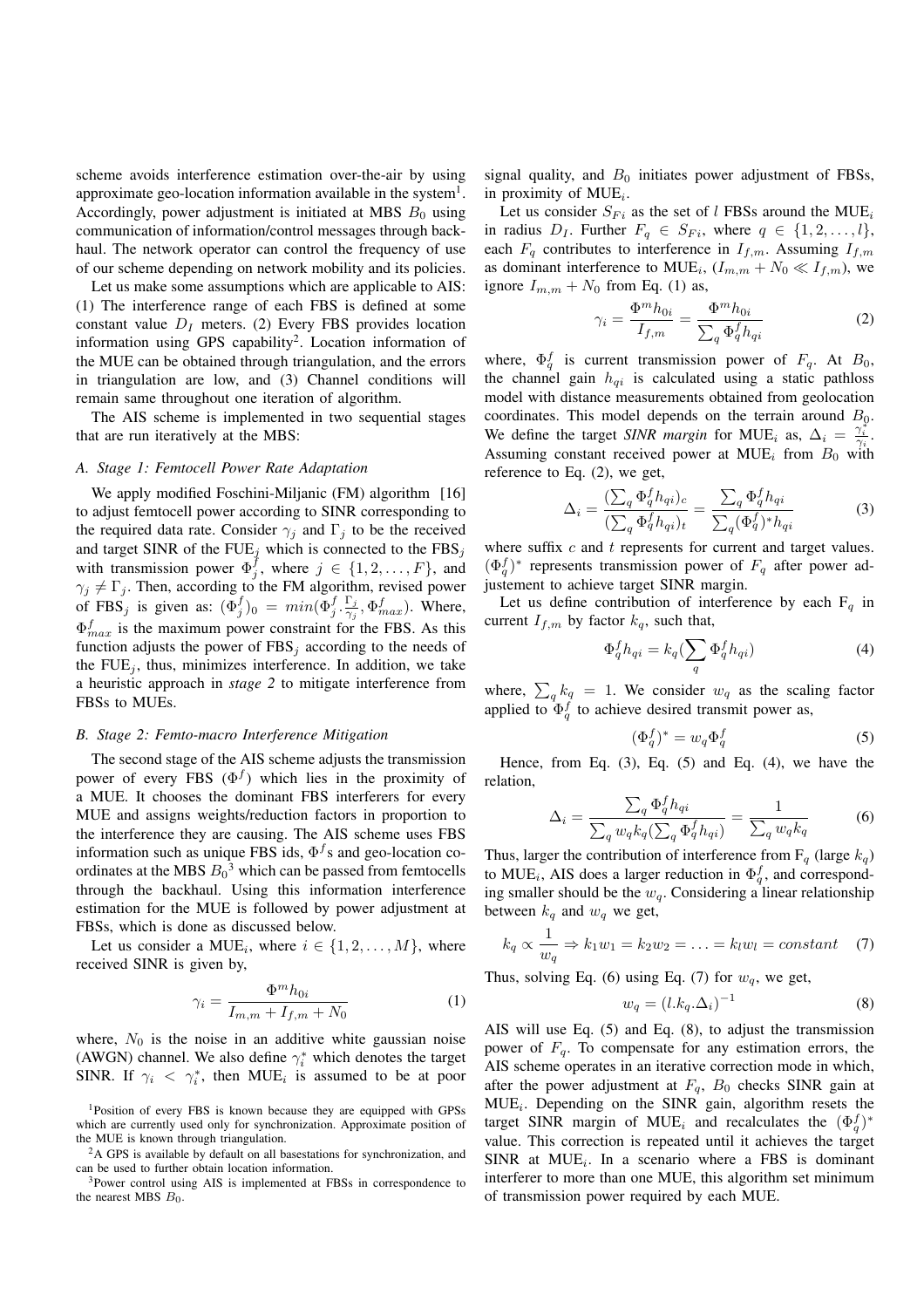| <b>TABLE III</b>                    |  |  |
|-------------------------------------|--|--|
| SIMULATION PARAMETERS BASED ON 3GPP |  |  |

| <b>PARAMETER</b>                                | <b>VALUE</b>           |
|-------------------------------------------------|------------------------|
| <b>Operating Frequency</b>                      | $2$ GHz                |
| Bandwidth                                       | 1.25 MHz               |
| Data Rate Availability                          | 38.4 to 2457.6 kbps    |
| SINR requirement                                | $-12$ to 9.7 dB        |
| <b>Macrocell Parameters</b>                     |                        |
| Number of Macrocell Users $(N_m)$               | $20/km^2$              |
| Inter-Site Distance (ISD)                       | $2 \; \text{km}$       |
| MBS Transmission Power $(\Phi_m^t)$             | 42 dBm                 |
| <b>Femtocell Parameters:</b>                    |                        |
| femto density $(\eta)$                          | $5\%$ to $20\%$        |
| Maximum Transmission Power $((\Phi_f^t)_{max})$ | 125 mW                 |
| <b>Target Range</b>                             | $20 \text{ m}$         |
| Wall $Loss(L_w)$                                | $[1, 3, 7, 10, 15]$ dB |
| for glass, door and light internal/             |                        |
| /internal/external walls resp.                  |                        |
| Simulation Iterations                           | 1000                   |

.



Fig. 2. Performance of the CDF of SINRs for MUEs based on proposed schemes when femto density =  $10\%$  and  $30\%$ 

# V. EVALUATION

Performance of MUEs based on AIS is compared with the following cases: (1) When no femtocell is present which signifies the ideal case for MUEs with no femto interference. (2)when FBS power is set at maximum ( $\Phi_{max}^f$ ), and finally, (3)when FBS power is set based on FM. Performance of FUEs based on AIS is compared with cases when FBS power is set: at maximum ( $\Phi_{max}^f$ ), and based on FM. Important simulation parameters are given in Table (III).

#### *A. SINR Performance*

We compare the SINR distribution achieved in relation to the scenarios mentioned above. For both MUEs and FUEs, we assume that the minimum required satisfactory data rate  $(R<sub>a</sub>)$ is 1200Kbps. We plot these results for two different femto densities  $(\eta)$  10% and 30%<sup>4</sup>.

Figure 2 shows CDF of SINR values for the MUEs. Best MUE performance is achieved in the ideal case. Worst case performance is achieved at the maximum value of FBS transmit power  $\Phi_{max}^f$ . At lower femto densities, FM does well, but it is unable to provide significant interference reduction for

<sup>4</sup>Femto density 10% is the average expected femtocell penetration in suburban areas. 30% is close to upper bound of femto density of any deployment



Fig. 3. Performance of the CDF of SINRs for FUEs based on proposed schemes when femto density = 10% and 30%

 $\eta = 30\%$ . AIS achieves MUE SINRs close to the ideal case for both values of  $\eta$ . AIS allows the network provider to decide and deploy the femtocells with MUE target SINR provisioned based on its service level agreements (SLA). Once the target SINR for the MUEs is achieved, AIS does not reduce any further power for the FBSs surrounding the MUE. Due to this feature we see that AIS matches the ideal case up to the target SINR (which is set to 3.8dB in this case), and then gives a preference to FUEs. At best, we observe that AIS is able to increase the number of MUEs achieving target data rate by over 158% over those supported by  $\Phi_{max}^f$ .

Figure 3 shows the CDF of SINR values for FUEs. FM achieves the best FUE performance among all cases for both values of  $\eta$ , since it only tries to reduce inter-femto interference. Since AIS reduces FBS powers to improve SINR for MUEs, SINR values of FUEs are consequently lesser. Performance of the FUEs is worse because of our system design parameter of providing a target SINR of 3.8dB for MUEs. If this target is lowered, performance of the FUEs would improve significantly. Similar performance trends are seen for  $\eta = 30\%$ . However, due to increased density, AIS reduces power of more FBSs to achieve target MUE SINRs. We observe that AIS results in up to 12.2\% of users not being able to achieve the target rates as compared to those supported by  $\Phi^f_{max}$ .

#### *B. Outage Probability*

We now determine the outage performance of the AIS scheme for varying levels of femtocell deployment densities (η). It is desired that the outage probability  $\psi$  of MUEs be 0.002. Figure 4 plots the outage probabilities for both MUEs and FUEs. In case of MUEs, AIS maintains  $\psi$  values in the range of 0.002 to 0.004, which are close to the ideal case. Thus, it is seen that MUE performance for AIS is robust even in case of addition of femtocells in network or change in femtocell topology. On the other hand, as  $\eta$  increases  $\psi$  of MUEs increases both for FM and  $\Phi_{max}^f$ . In the worst case it is seen that  $\Phi_{max}^f$  can result in an outage probability of 35%. In case of FUEs, as in the earlier case, FM has the best performance with  $\psi$  values ranging from 0.006 to 0.072